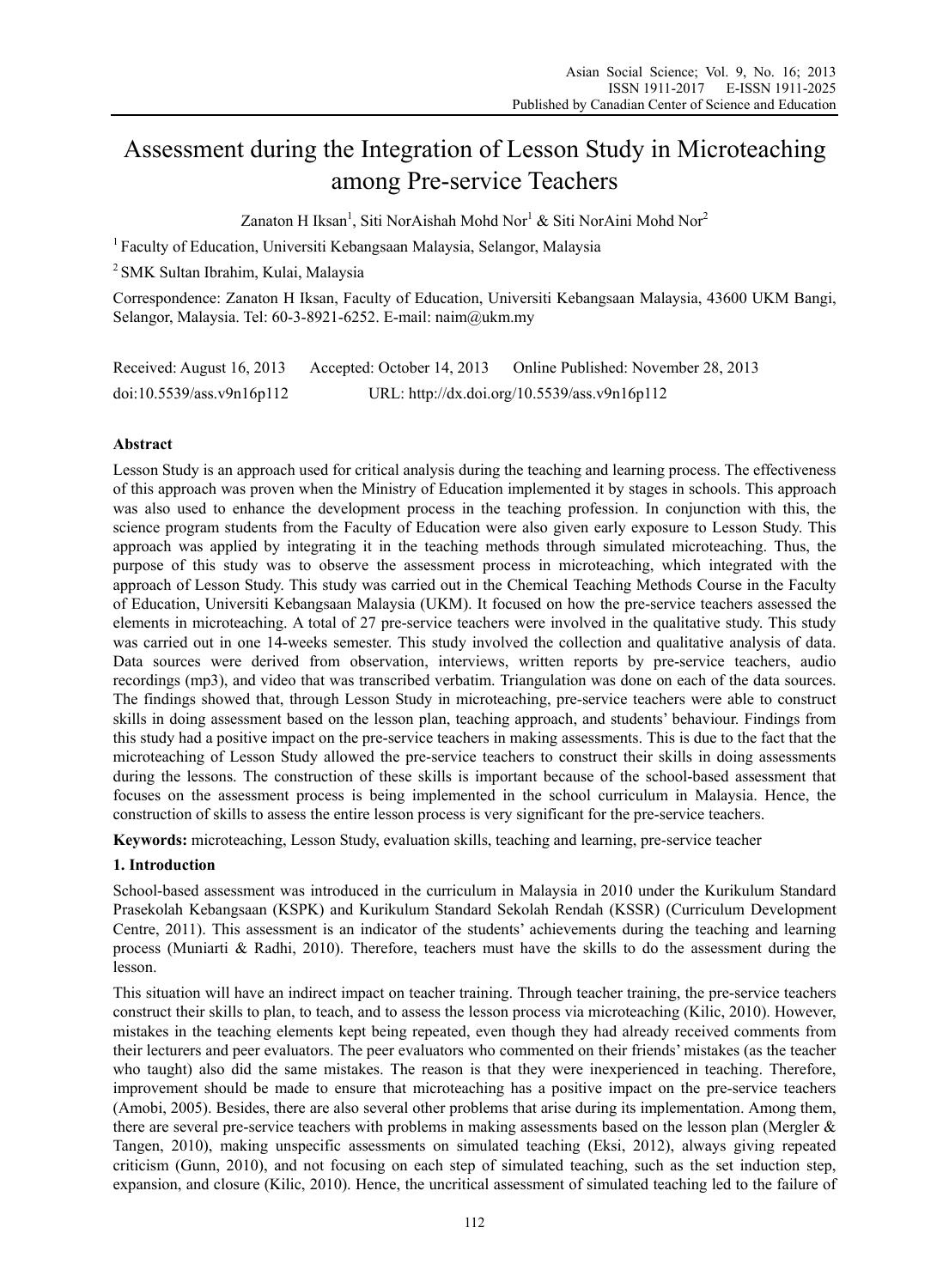the pre-service teachers in making quality analyses of lessons (Burden  $\&$  Byrd, 2003).

Therefore, improvements in microteaching should be made to maximize the positive result and to minimize the problems. Another alternative that has been suggested is an investigation method during the teaching and learning process to help the pre-service teachers to construct their skills in assessing lessons (Burden & Byrd, 2003), and one of the effective and proven investigation methods during lessons is Lesson Study (Teacher Education Centre, 2011).

Studies have proven the effectiveness of Lesson Study as a strategy that helps teachers to improve teaching practices, including the skills to assess the lesson (Chassels & Melville, 2009). Thus, exposure to the implementation of Lesson Study is crucial to the pre-service teachers. The integration of Lesson Study and microteaching are able to help pre-service teachers in making effective investigations of lessons (Fernandez, 2010). In fact, this integration can help the teachers to construct skills in assessment and reflection towards the lesson (Chassels & Melville, 2009). Thus, the purpose of this study is to explore the assessment process done by pre-service teachers in microteaching, integrating Lesson Study approaches.

## **2. Assessment in Microteaching**

Assessment is an essential element in the teaching and learning process. Through assessment, pre-service teachers can gather information about the effectiveness of a lesson. In microteaching, the assessment is focused on the lesson in which the pre-service teachers assess all the elements involved in the teaching process done by their peers, and all the pre-service teachers are involved in making the assessment. In other words, the pre-service teachers will take turns teaching and assessing their peers. This practice provides an opportunity for all the pre-service teachers to learn every teaching element from each other.

Microteaching is simulated teacher training that is carried out by pre-service teachers. The aim of this training is to construct pre-service teachers' skills in teaching and learning activity (Mok Soon Sang, 2012). Besides, this simulation training gives direct exposure to the pre-service teachers because each is required to teach in class. The three crucial skills emphasized in microteaching are the preparation of lesson plans, teaching, and lesson assessment (Amobi, 2005). The assessment is done by students who are chosen from the pre-service teachers in the microteaching classroom. The implementation of microteaching is done by assigning a pre-service teacher to teach by himself/herself, while the rest act as students in a classroom that is nearly similar to a real situation (Eksi, 2012; Amobi, 2005). In addition, several of them are appointed to be cameramen. The pre-service teachers are required to teach approximately 30 to 40 minutes. The general steps in microteaching include all three crucial skills.

## **3. Lesson Study**

In Japanese, Lesson Study is known as *Jugyokenkyu*, which means "research study." The term *Lesson Study* was introduced by Makoto Yoshida, an expert who has extensive experience in this field (Takahashi et al., 2006). The main objectives of its implementation are to train teachers to be more responsible towards students' learning and to enhance the effectiveness of their teaching practices (Saito & Sato, 2012). Hence, the high awareness of teachers in Japan towards their responsibility in the implementation of Lesson Study has led to the production of high achieving students (Lewis et al., 2004). This success has prompted researchers to identify the practices of the Japanese educational system (Perry & Lewis, 2009). The research then had led to the discovery of Lesson Study*.* 

In Japan, the pre-service teachers are exposed to Lesson Study during their teacher preparation courses. The implementation of Lesson Study in the pre-service teachers' courses involves collaboration between experienced teachers, mentors, and professors in the educational field, as well as other teachers (Fernandez & Yoshida, 2004). Indeed, Lesson Study is a development medium that helps novice and senior teachers (Fernandez, 2005), and Lesson Study also can be implemented by the collaboration between teachers from different schools who teach the same subject. Nevertheless, the most popular group for Lesson Study consists of teachers from the same school. In Lesson Study, teachers collaborate to prepare the lesson plan, to teach in the classroom, and to complete the assessment for the whole lesson process. In fact, after discussion about the assessment for the lesson, the lesson plan that has been prepared in the early stages will be revised and improved if necessary.

Lewis (2002a) introduced four main steps in the Lesson Study cycle. The first step is the formation of long-term goals that emphasize the development of students as a whole. The second step is to plan the teaching and learning session to achieve the goals (Lewis et al., 2006). Next, a teacher is appointed to teach the lesson while others observe and assess during the lesson (Lewis et al., 2004). The fourth and last step is a discussion about the assessment made during the lesson.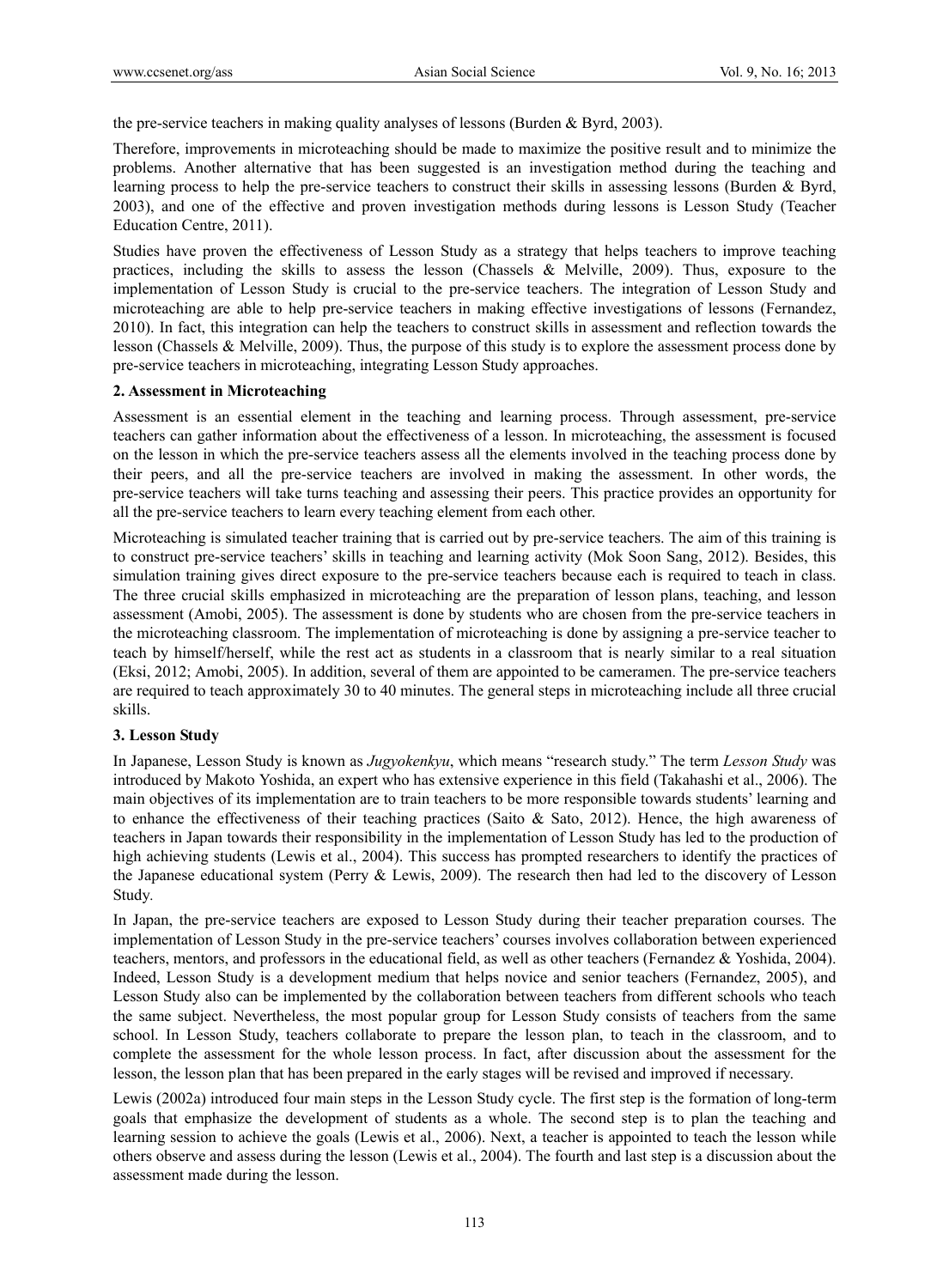The discussion session starts with self-reflection by the teacher who teaches the lesson, followed by the findings from the observation. Discussion on the assessment should focus on the data collected and the learning evidence with the purpose of improving the lesson that the teachers had planned together (Lewis et al., 2006). The experts can be engaged in this cycle. Lewis (2002a) stressed that cooperative collaboration needs to be applied during the whole cycle. If the outcome of the first lesson is not excellent, a new lesson plan will be prepared, and the weaknesses identified from the first lesson will be the guideline to make the improvements. Then, the second lesson and its assessments are carried out based on the new lesson plan (Lewis, 2002b).

There are similarities and differences between the implementation of the steps in microteaching and Lesson Study*.* The Lesson Study cycle stresses the collaboration aspect in all the implementation steps, while in microteaching pre-service teachers implement the teaching steps individually. In addition, in the assessment, the evaluators' main task in microteaching is to make observations of the teacher's teaching skills, such as questioning skills, the use of examples to make the lesson more interesting, reinforcement, opening and ending the lesson, and the learning process. On the other hand, in Lesson Study, the evaluators' main task is to assess the achievement of students' learning objectives through the implementation of the teaching development that was prepared beforehand (Matthews et al., 2009). In other words, as Matthews explained, evaluators observe the ability of the lesson plan to achieve the students' learning objectives that were prepared beforehand. In addition, in Lesson Study, the evaluators need to be in a position to observe students' behaviour without intervening in the lesson (Watanabe, 2002). This is contrasted with the assessment process in microteaching, in which the evaluators' position is not emphasized.

# **4. Methodology**

This study was carried out based on the descriptive qualitative study's design by using the purposive sampling to obtain appropriate respondents (Creswell, 2012). Respondents consisted of 27 students from the Science Programme in the Chemistry Teaching Methods course in Faculty of Education, Universiti Kebangsaan Malaysia (UKM). The course has integrated Lesson Study in microteaching, known as Microteaching Lesson Study (MLS). In this article, the discussion starts with the implementation of MLS, followed by an explanation about data collection and analysis. The implementation of MLS was carried out in one semester (14 weeks). Every week, a group carried out a lesson within 40 to 45 minutes. After each lesson, there was a discussion about the lesson. Each session of teaching and learning was recorded with a video recorder and an audio recorder.

The lesson process integrated with Lesson Study was used from the fourth week until week fourteen. All the pre-service teachers were given early exposure to the implementation and benefits of Lesson Study. This exposure is important because the pre-service teachers did not have any experience and knowledge in Lesson Study (Burroughs & Luebeck, 2010). In the second week, the discussion involved the formation of groups and the distribution of tasks. Next, in the third week, all the pre-service teachers sat in groups to choose a topic that matched the teaching method that was assigned to them. Then, in their groups, the pre-service teachers discussed goal setting and preparing a collaborative lesson plan.

In MLS, pre-service teachers act as teacher, students, and evaluators. Thus, the pre-service teachers' lesson in MLS consisted of three main perspectives: teacher's perspective, students' perspective, and evaluators' perspective. However, this study focused only on the evaluators' perspective in assessing the lesson. The next discussion will use the term *teacher* to refer to the pre-service teacher who acts as a teacher in the teaching and learning process. The term *students* is used to refer to pre-service teachers who act as students, and the term *evaluators* refers to the pre-service teachers who do the assessment throughout the teaching and learning process. The implementation steps of MLS are shown in Figure 1.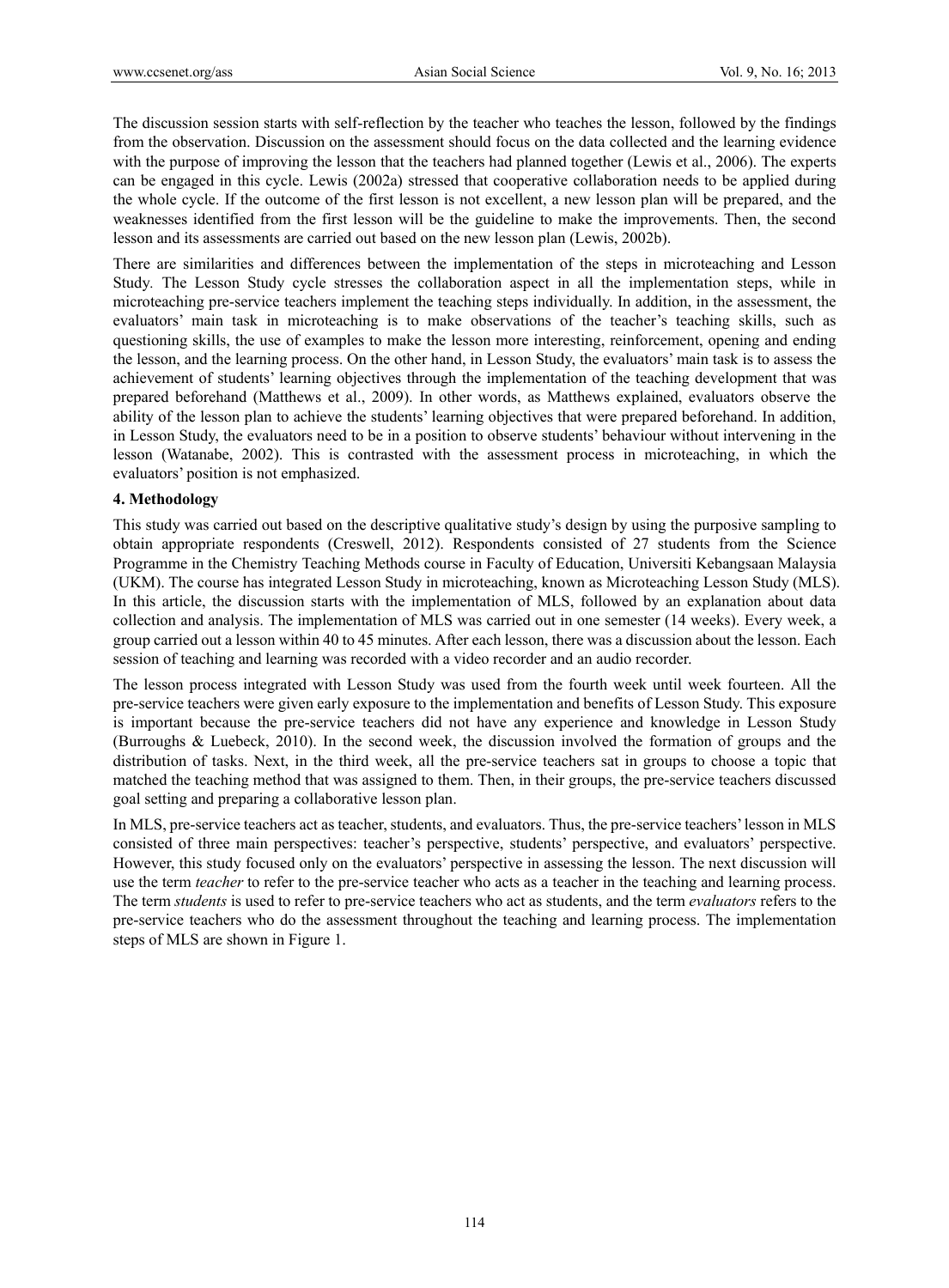

Figure 1. Model of microteaching and lesson study (MLS)

In the first step, five groups of five to six members were formed randomly. Each group was assigned to carry out one out of four different methods: experiment, demonstration's methods, lesson-based on problems, and ICT approach. Then, in the second step, each group chose a title that was suitable for the assigned teaching methods and prepared a collaborative lesson plan. Next, Lesson I was carried out based on the prepared lesson plan with a pre-service teacher appointed as the teacher and the rest of group members appointed as the evaluators. The evaluators then made an assessment during the lesson. During this stage, the lecturers also made an assessment and acted as experts who provide resources, feedback, and guidance (Fernandez, 2005). Outside evaluators were also invited to provide input related to the lesson.

The assessment made during the lesson was discussed once the lesson ended. In the Evaluation I stage, the pre-service teacher who acted as the teacher made a self-reflection while the rest presented their assessment to be discussed together. The weaknesses identified in the first lesson were used as guidelines in making improvements for the Repeat Lesson. Therefore, as Zanaton (2012) explained, in the Repeat Lesson, the same topic and teaching methods were used. A pre-service teacher (either the same or a different teacher from the Lesson I) was appointed to teach, and the rest of the group members were appointed as evaluators. Next, assessment and reflection about the Repeat Lesson were discussed during Discussion II. If necessary, this cycle was repeated to ensure the implemented MLS was able to enhance ability of pre-service teachers during the lesson.

This study involved the qualitative collection and analysis of the data. The data was collected throughout one semester in accordance with the implementation of the MLS in the Chemistry Teaching Method course. The data were collected from observation, interviews, and document. Video recording and audio recording (mp3) were also taken during Lesson I and II and Discussion I and II to facilitate the process of gathering and analyzing the data. The audio recording of the teaching, assessment, and interview then was transcribed. The sources of the observation were audio recording, pictures, and field notes. In addition, the document provided by pre-service teachers consisted of written reports and pictures. The written report consisted Lesson I and II, Assessment Report I and II, and Lesson I verbatim. Observation was conducted 10 times, and each group conducted two lesson based on the Lesson Study teaching cycle.

Multiple data sources were used to triangulate the data to obtain the validity and the reliability of the data (Patton, 2002). The researchers used Nvivo 8 to facilitate the data organizing. Analysis of the qualitative data was carried out with the Constant Comparative Analysis introduced by Glaser and Strauss in 1967 (Boeije, 2002). All the available data sources were compared systematically. By comparing the sources, researchers were able to categorize, coding and linking them. After the data comparison, reflection on the data was done. The comparative analysis and reflection was an ongoing process as each new data obtained were compared with the data that had already been analysed until reaching the saturation of data.

## **5. Results and Discussion**

Analysis of the findings showed that pre-service teachers were able to explore and to build their skills in doing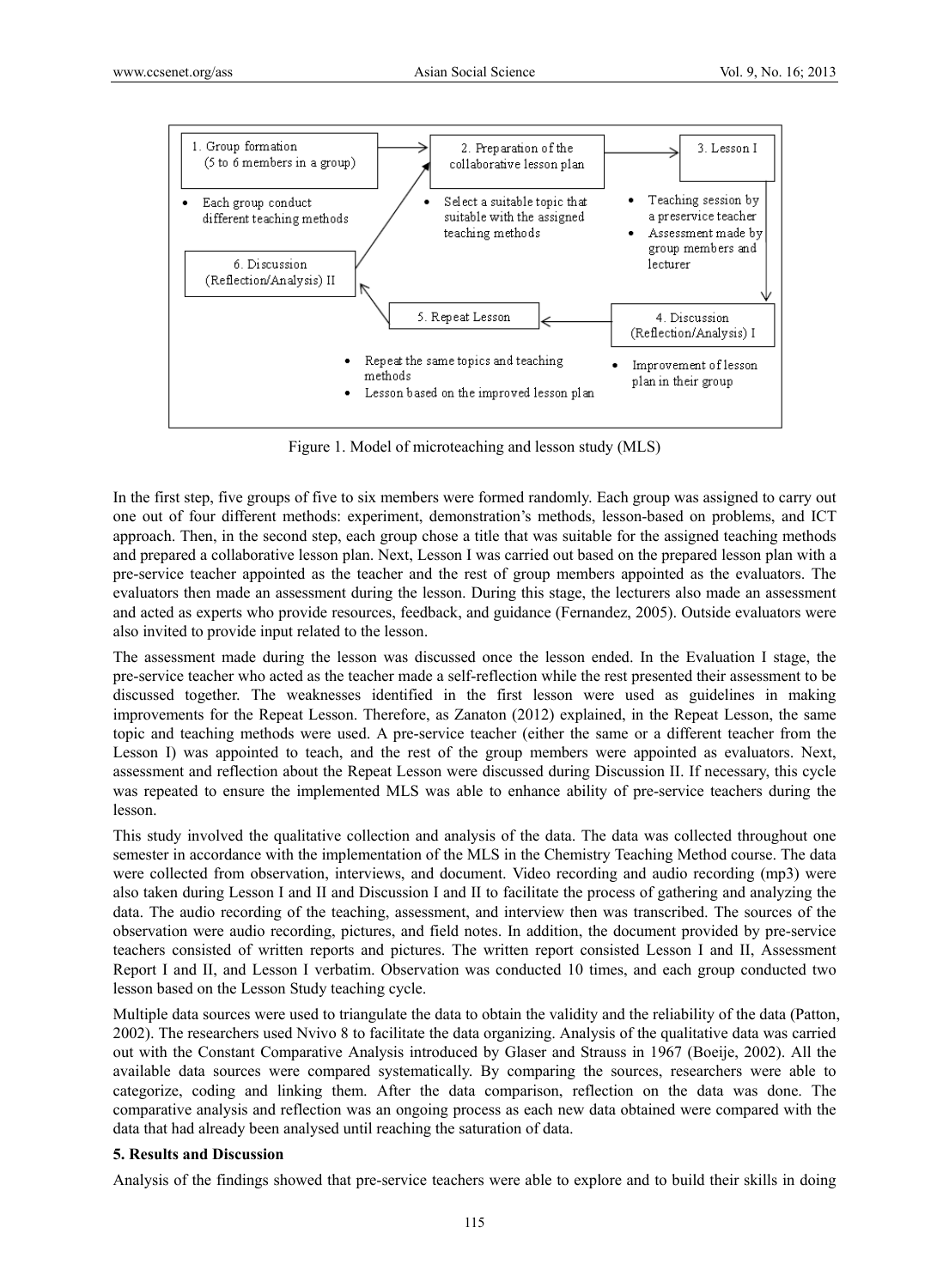assessments during microteaching activities by using the Lesson Study approach. Through this approach, the assessment was made not only by the teacher who taught the lesson but also by all the group members. Findings from the research showed that the pre-service teachers' skills in making assessment during microteaching could be enhanced by integrating Lesson Study (MLS). The skills to do assessments were done in three ways based on the daily lesson plan (RPH) by referring to the lesson and by assessing the students' behaviour.

## *5.1 Assessment Based on Daily Lesson Plan (RPH)*

Findings from the observation of the first step in the implementation of microteaching through the Lesson Study approach showed that teachers discuss while planning the lesson. The discussion is done collaboratively among the group members, which included the evaluators and teacher. The discussion was also used to find the right materials, which are the Curriculum Specification (HSP) and examples of lesson plans from the internet. In this regard, Lewis (2002a) stated that teacher needed to collaborate with the evaluators in preparing the lesson plan. All the group members then would achieve agreement and would come out with the learning objectives, skills to be achieves, and teaching and learning strategies to be used in the lesson.

During the lesson, the first strategy used by the evaluators was assessing based on the lesson plan. The evaluators compared and contrasted the prepared lesson plan with what was implemented by the teacher during the lesson. Thus, when making the assessment, the evaluators needed to refer to the lesson plan from RPH that had been prepared before the lesson (Mergler & Tangen, 2010). This matter was acknowledged by Izul during an interview:

## *"evaluators was referring to the RPH when assessing.*" (IntK2 Izul)

There were three main points that needed to be referred from the lesson plan when doing the assessment: the implementation of the learning objectives, the integration of moral values, and the thinking skills. The evaluators noticed the improvement in teaching techniques from the first lesson to the second lesson, especially in the achievement of the learning objectives in RPH. This situation occurred as a result of the advised and proposed objectives made by the evaluators who were also the group members:

 "*When assessing the students' understanding for the second time, I realize that there are many improvements done in the lesson. One of the improvement that obviously seen is teaching based on learning objectives"* (Pen2Kump1 Ana)

Other than that, the evaluators also constructed their assessment skills by observing the lesson to detect whether any new values, which had not been planned and specified in the RPH, arose. As stated by Asmi:

*"…..while I assessing the moral values, I referred more to the values that have been planned in RPH as well as other values that occur during the lesson"*(IntK2 Asmi)

The evaluators were also involved in preparing the lesson plan and identified the things that had been planned. Based on the assessment during the lesson, however, those things were not implemented; instead, the teacher implemented other unplanned values. This kind of change often occurs; therefore, the evaluators became more concerned about the lesson because the unplanned elements should also be assessed and reported.

The assessment process in MLS involved the entire lesson process. Thus, the pre-service teachers needed to assess not only the elements that had been planned but also the new elements that arose during the lesson. This step can build skills to assess in an explicit way because they are able to identify the elements that are not planned in RPH but appear during the lesson. It was proven by the following interview:

# "*there are also other elements that we have not mention in RPH that outside the teacher's planning"* (IntK2 Izul)

It is proven when a comparison is made between the values in RPH with the values detected by the evaluators. The additional values then were reported in a written report. As a result of the comparison between critical and creative thinking skills (KBKK) in RPH with KBKK's elements, a written report made by the evaluators showed that there were additional elements of KBKK implemented in the lesson.

## *5.2 Assessment Based on the Teaching Approach*

Pre-service teachers had been given early exposure to the two types of teaching approaches: the students-centred approach and the teacher-centred approach. Pre-service teachers were recommended to use the students-centred approach in their lesson. Assessments that were clear and specific were necessary in the lesson (Eksi, 2012). Findings from this research showed that teachers could do explicit assessment towards the planned teaching approach through comparative teaching methods. For example, pre-service teachers could compare and contrast the teaching approach used by the teacher with great clarity. Assessments that have been done towards the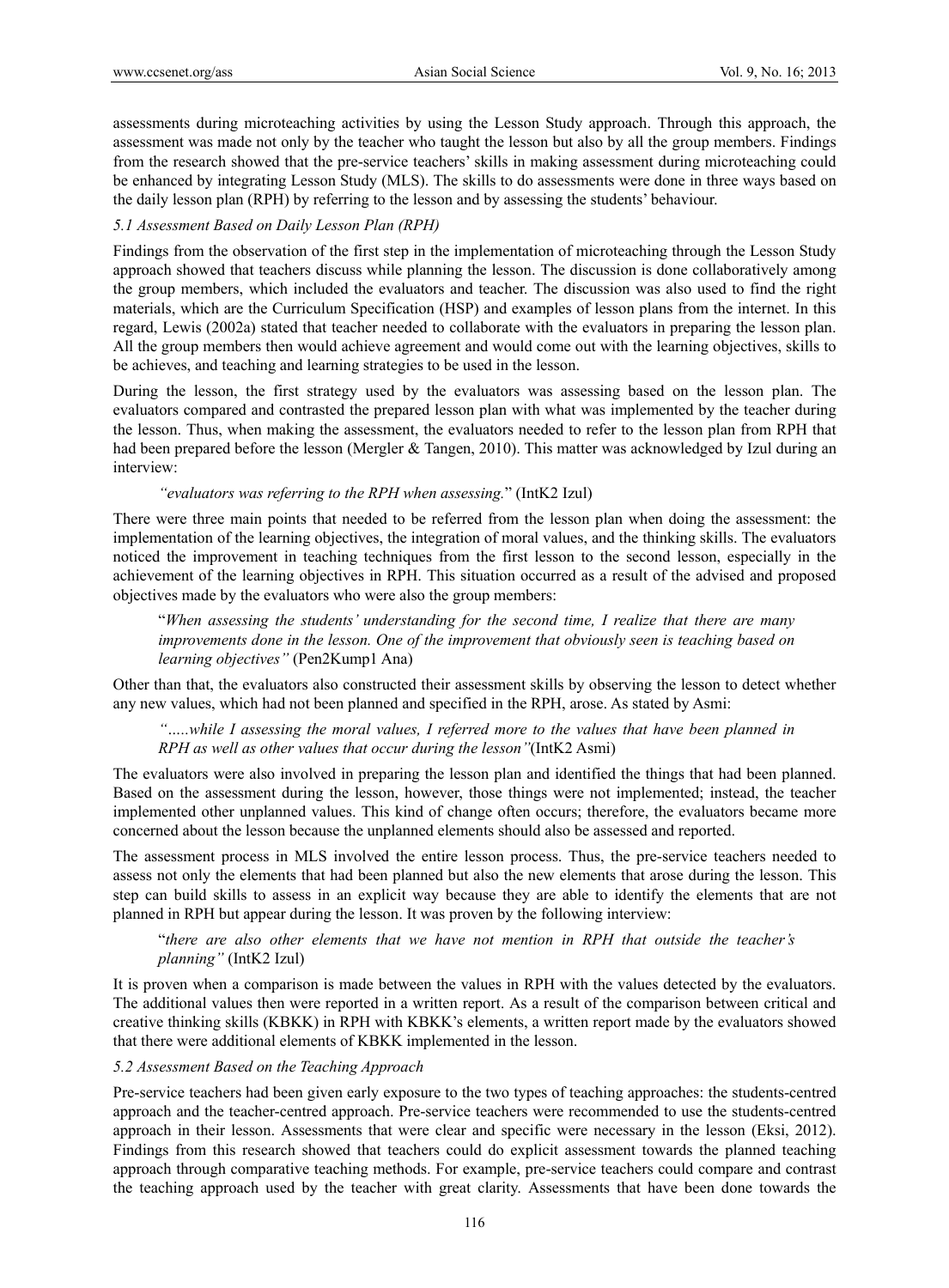teaching approach gave an overview of the role of the teacher as a facilitator and the implementation of the students-centred approach.

Besides that, the evaluators clearly explained the techniques used by the teacher in the students-centred approach. In this approach, the teacher provides opportunities for the students to explore the lesson activity like the two following two quotations from the written report:

*"While teacher make demonstration, there are several students ask for the teacher's permission to do the experiment by themself"* (Pen2Kump2 Aya)

*"The teacher gives opportunity to each student to try out the experiment"* (Pen1Kump1 Ika)

In addition, the evaluators were also able to assess and to identify the differences between the teaching approach used by the teacher, either the students-centred approach or the teacher-centred approach. During an interview, an assessor said the following:

*"There is no students' involvement in the demonstration during the first assessment which means the teacher done the demonstration alone. But, during the second assessment, the students try to do the demonstration with the teacher"* (IntK2 Ati)

The assessment of the teacher's teaching strategy provided better understanding of the concept. Thus, by implementing the microteaching integrated with Lesson Study, the pre-service teachers were able to construct their assessing skills based on the identification of the teaching approach that they had planned together.

## *5.3 Assessment of the Students' Behaviour*

The main objective of the assessment in MLS is to construct the pre-service skills in making assessments on the achievement of the students' learning objectives (Matthews et al., 2009). One of the methods that can be implemented to identify the achievements of learning objectives is observation of the students' behaviour during the teaching and learning session. One of the evaluators in an interview stated,

*"we can observe the students' act and behaviour during the teaching and learning session. Either the students understand the lesson presented by the teacher or not."* (IntK3 Wani)

In fact, by having the Repeat Lesson in MLS, evaluators can develop skills in assessing the lesson not only by observing the students' behaviour but also by being in the best position to observe activities done by the students (Watanabe, 2002). As stated in an interview,

*"…during the first lesson, I make assessment based on my own understanding. Which means, I assess the students' behaviour, students' reaction towards the lesson, either its effective or not. But, during the second lesson, I got better understanding about assessment of students understanding. So, I approach the students, I observe the activity sheets, either they can answer it or not. If they are able to answer the questions, its indicate that the P&P is effective"* (IntK4 Ani)

The findings are supported by evidence from observations in which the evaluators approached the students during the second lesson to observe their behaviour and the lesson activities they carried out during the lesson. However, the evaluators' movement did not interfere with the P&P so that the achievement of learning objectives could be done in the usual way.

# *5.4 Perception of Pre-service Teachers on Assessment Process in MLS*

Besides able to improve skills in making assessment, the implementation of MLS is also able to help the pre-service teachers to improve their teaching skills. The weaknesses identified in the first lesson can help the pre-service teachers to do an evaluation and then to improve the next lesson together (Burden & Byrd, 2003; Chassels & Melville, 2009). It was acknowledged by Aya in an interview:

"*through MLS, each teacher can improve their teaching"* (IntK4 Aya).

For example, the evaluators noticed that the teacher did not give any opportunity to the students to explain their answers during the first lesson. Next, during the discussion on the reflection, they emphasized this problem. As a result, the problem was taken into consideration during the second lesson. The following was stated by a member of Group 5:

"*If compare to the previous lesson, the teacher gives opportunity to the students to explain their answers for the given questions and checked either it correct or wrong, compared to the first lesson where the teacher explain the students' answers rather to ask them to make the explanations"*  (Pen2Kump5KPS)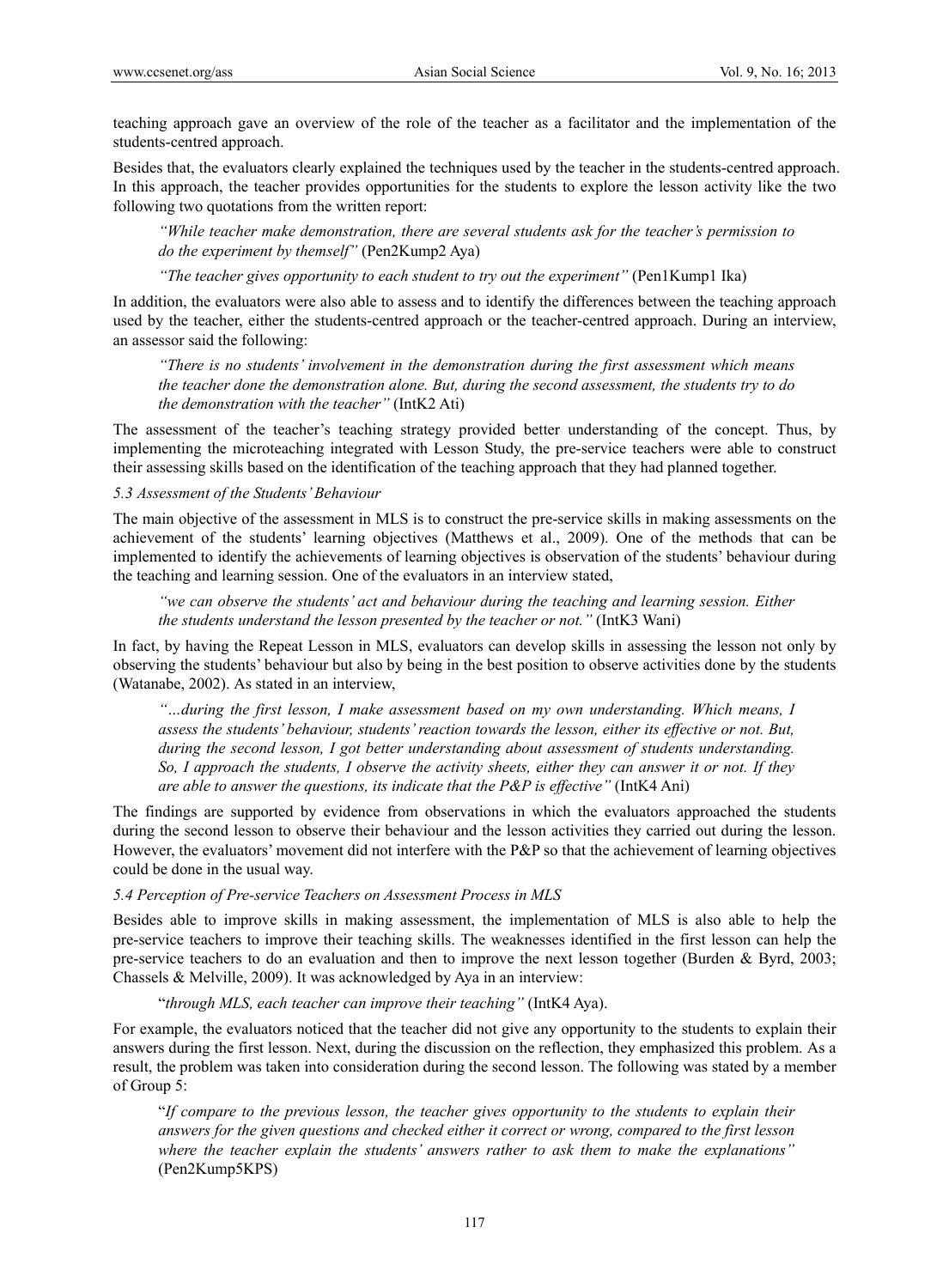In addition, reflection on the teaching is also one of the important aspects in assessment (Lewis et al., 2006). Through MLS, the pre-service teachers expressed that they were able to get a meaningful experience in making accurate and explicit assessments, as described by one of the pre-service teachers who acted as the teacher:

*"in the assessment aspect, we can observe deeply on how to make an assessment because if we do it by ourselves, we will not realize our own mistakes"* (IntK2 Amy).

Thus, based on the findings of this research, MLS was proven to be able to increase the ability and the skills of pre-service teachers in making the assessment for a lesson. Each element in teaching became important because all the group members planned it together, and they felt excited to see its implementation even though there was only one teacher who will teach. In fact, via MLS, cooperation and collaboration between teachers can nurture in each step of its implementation.

#### **6. Conclusion and Implication of the Study**

Experience in MLS has helped the pre-service teachers to gain a better understanding of the teaching implementation started in the discussion step in preparing the lesson plan, the implementation of the lesson, and the assessment during the lesson. In fact, with the emphasis on the assessment aspect, the pre-service teachers learned the techniques that make the best assessment possible. The improvement in the second lesson plan and the Repeat Lesson were also able to help the pre-service teachers to improve their weaknesses and not to repeat the same mistakes from the first lesson.

Indeed, the implementation of MLS has given opportunity to the pre-service teachers to apply all the pedagogy theories they have learned. The findings obtained from this study can impact the new alternative in microteaching, especially in pre-service teachers' courses. Constructions of concrete and meaningful experiences are needed by pre-service teachers so that, when they enter the world of employment, they are able to become professional and dedicated teachers.

#### **References**

- Amobi, F. A. (2005). Pre-service teachers' reflectivity on the sequence and consequences of teaching actions in a microteaching experience. *Teacher Education Quarterly, 32*, 115-130.
- Bahagian Pembangunan Kurikulum Kementerian Pelajaran Malaysia. (2011). *KSSR: Kurikulum Standard Sekolah Rendah*. Malaysia: Kementerian Pelajaran Malaysa.
- Bahagian Pendidikan Guru Kementerian Pelajaran Malaysia. (2011). *Lesson Study: Pembelajaran Melalui Amalan Kolaboratif Guru*. Malaysia: Kementerian Pelajaran Malaysia.
- Boeije, H. (2002). A purposeful approach to the constant comparative method in the analysis of qualitative interviews. *Quality and Quantity, 36*(4), 391-409. http://dx.doi.org/10.1023/A:1020909529486
- Burden, P. R., & Byrd, D. M. (2003). *Methods for effective teaching*. Boston: Pearson Education.
- Burroughs, E. A., & Luebeck, J. L. (2010). Pre-service Teachers in Mathematics Lesson Study. *The Montanna Mathematics Enthusiast, 7*, 391-400.
- Chassels, C., & Melville, W. (2009). Collaborative, reflective, and iterative japanese lesson study in an initial teacher education program: benefits and challenges. *Canadian Journal Education, 32*(4), 734-763.
- Creswell, J. W. (2012). *Educational research*. Boston: Pearson Education.
- Eksi, G. (2012). Implementing more reflection in microteaching. *Education and Science, 37*(164), 267-282.
- Fernandez, M. L. (2005). Learning through microteaching lesson study in teacher preparation. *Action in Teacher Education, 26*(4), 37-47. http://dx.doi.org/10.1080/01626620.2005.10463341
- Fernandez, M. L. (2010). Investigating how and what prospective teachers learn through microteaching lesson study. *Teaching and Teacher Education, 26*, 351-362. http://dx.doi.org/10.1016/j.tate.2009.09.012
- Gunn, C. L. (2010). Exploring MATESOL student 'resistance' to reflection. *Language Teaching Research, 14*(2), 208-223. http://dx.doi.org/10.1177/1362168810363940
- Iksan, Z. H., Nor, S. N. A. M., Mahmud, S. N., & Zakaria, E. (2012). Pengaplikasian prinsip "lesson study" dalam kaedah pengajaran sains. *UKM Teaching and Learning Congress 2012*. Kertas Kerja UKM Teaching and Learning Congress 2012. Anjuran Pusat Pembangunan Akademik, Universiti Kebangsaan Malaysia. Awana Genting Highland, Selangor.
- Kilic, A. (2010). Learner-centered micro teaching in teacher education. *International Journal of Instruction, 3*(1), 77-100.